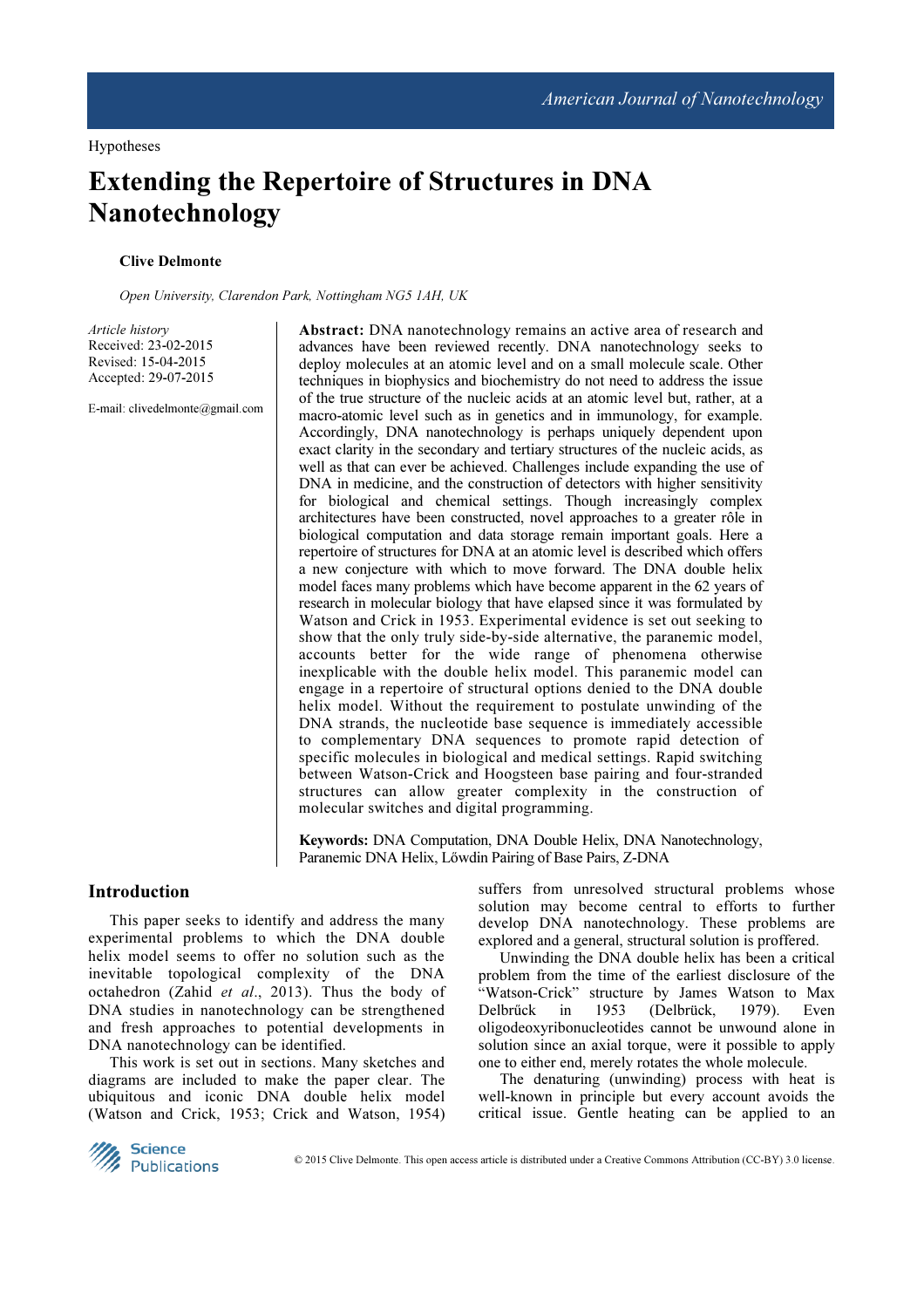aqueous solution or suspension of DNA or of an oligodeoxyribonucleotide to effect strand separation in the absence of any and all proteins and enzymes.

However, heat applied in this way is a scalar quantity, as it has magnitude but no preferred direction, while the unwinding process requires an axial torque. Torque, even if it could be applied to an isolated, solitary molecule, is a vector as it does have direction (and magnitude). How a scalar heat input can be transformed into a vector force in a solution has never been explained.

It has long been known that organic solvents, and even aqueous urea, will rapidly denature (unwind) the DNA double helix (Alexander and Stacey, 1957; Herskovits et al., 1961; Geiduschek and Herskovits, 1961; Herskovits, 1962; Porschke, 1977) at constant temperature in the total absence of any and all proteins but again the mechanism has never been explained.

Furthermore, such unwinding changes would require an overall change in angular momentum contravening the well-established Law of Conservation of Momentum.

In theorizing on the disruption and reformation of secondary structures in DNA, intertwined 'rope' models such as the W-C double helix thus encounter severe difficulties with the conservation of angular momentum, one of the best-established laws of science. This is perhaps the most neglected doubt about what have become standard models for DNA secondary structures. Side-By-Side, including paranemic models escape the winding/unwinding problem because they do not have to wind or unwind as their strands are not ravelled.

No source has been suggested for this unwinding angular momentum. If some chiral process in forming the new polymer chains is to transfer angular momentum from other molecule(s) to the unravelling strands, this warrants a detailed explanation.

The reverse process of denaturing duplex DNA, namely so-called "renaturation", attracts similar reservations, but in reverse.

Another problem for the double helix model is that, whether right or left-handed, each hand exists in principle in two stereoisomers, a point first made by Hopkins (1981). Neither Watson nor Crick had identified this aspect of their model, so neither was impelled to explain how they had made their particular choice of stereoisomer.

While the existence of two stereoisomers might seem an arcane and unimportant feature of DNA structure, its implications can be important and are unexplored. For instance, the particular stereoisomers of DNA in the different biological kingdoms, extending to viruses, bacteria, fungi, yeasts and mammals have not been identified and compared. When gene inserts are considered in genetic manipulation, it is implicitly assumed that the insert DNA is of the same stereoisomer (and handedness) as the host DNA. However, this assumption is untested. So it is possible that the gene insert has a different stereoisomer from that of the intended host DNA. This could explain why some

gene inserts are readily identified and are then rapidly excised by the intended host.

Though the DNA cube, and DNA octahedron (Zahid et al., 2013) for example, are well known and have been drawn in detail, the evident complexity of such molecules, and other, comparable constructs using the double helix, seems to constitute a formidable obstacle to attempts to further develop such concepts and to widen the use of such DNA constructs in medicine, computing and in nanorobotics.

The so-called side-by-side DNA structures avoid the unwinding problem altogether, though whether right or left-handed, they too exist as two possible stereoisomers each (Hopkins, 1981).

Following the Principle of Occam's Razor, namely that entities [like the structure of duplex DNA] must not be multiplied in complexity beyond necessity or must entail the fewest assumptions, the simplest of these structures has been designated the Paranemic Helix which is the only truly side-by-side structure (Fig. 1).

## Materials and Methods

This study consists of a close scrutiny of disparate experimental results for the structure of duplex DNA reported across many journals over the previous 60 years. Evidence is brought together to demonstrate that the uncritical acceptance of the double helical structure for duplex DNA damages the coherence of DNA nanotechnology. The evidence is better understood by applying the paranemic model of duplex DNA to effect a resolution of the many unresolved conflicts in the reported experimental observations.

## The Paranemic DNA Duplex

It has been considered that the DNA paranemic duplex structure, Fig. 1, is unstable or non-existent as it has been asserted that the strands would drift apart in an aqueous medium. There are many difficulties with such a view. First, a DNA side-by-side structure has been observed experimentally by Wu & Wu and has been reported (Wu and Wu, 1996).

Second, no experimental evidence has been advanced to support the assertion that *all* paranemic DNA structures should be discounted. The contention of (Crick et al., 1979) that topology eliminated all side-byside structures is flawed and did not consider the structure set out in Fig. 1, nor did it fully explore the implications of the Rodley model (Rodley *et al.*, 1976; Bates et al., 1980; Rodley et al., 1984; Rodley, 1995).

Third, since 1953, and following the rapid growth of researches into the biophysics and molecular biology of DNA, a growing body of experimental results has become difficult to interpret using the DNA double helical model. These results have been summarised in outline (Delmonte and Mann, 2003; Gautham, 2004) and have been reviewed in detail (Delmonte, 1991).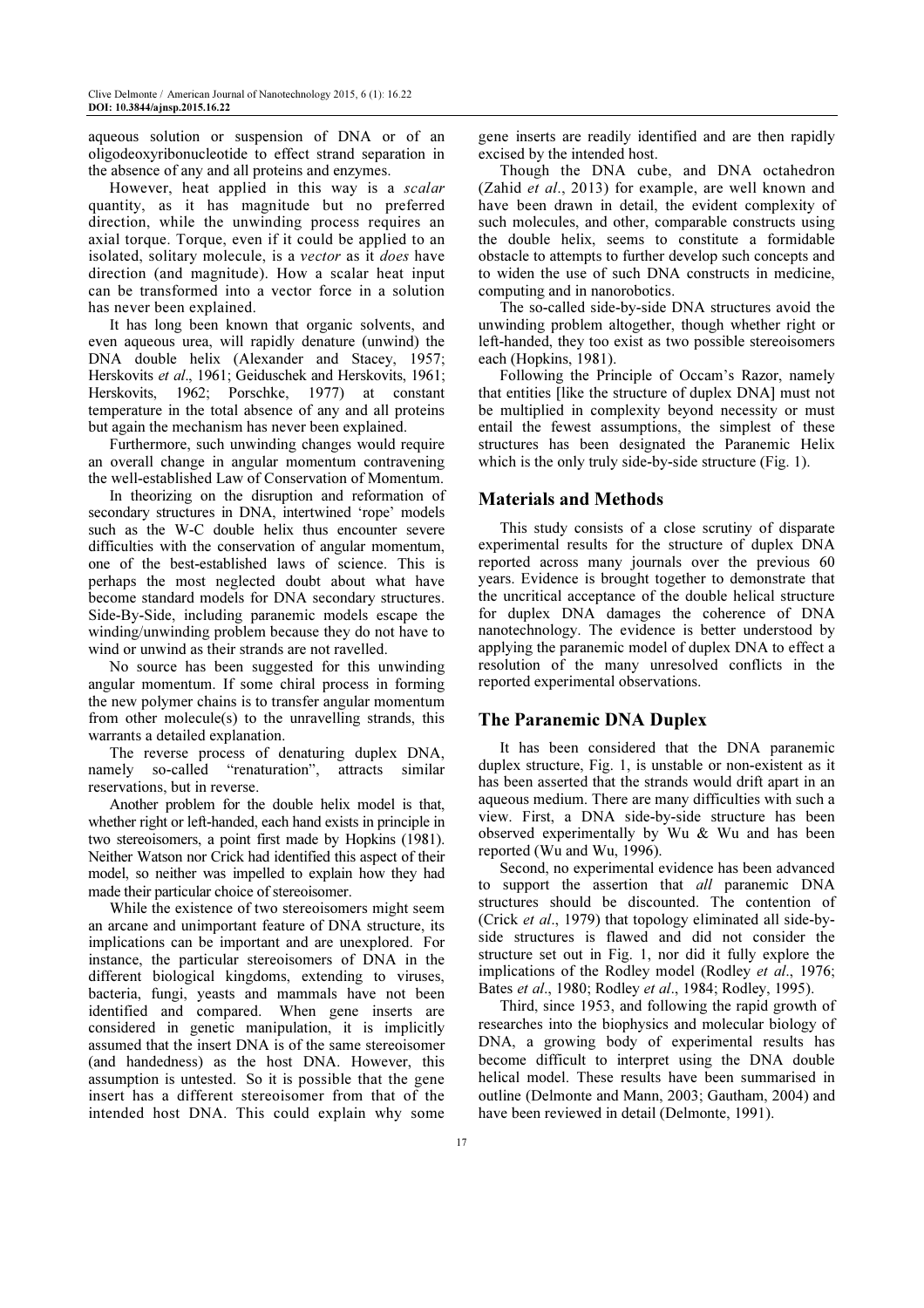

Fig. 1. A view of a true side-by-side (paranemic) model for B-form duplex dna looking towards the "front" face

Moreover, in 1953, James and Mazia (1953) found that 1mg of dry calf thymus DNA could be spread in a monolayer to  $0.28$  m<sup>2</sup> in a Langmuir-Blodgett trough. The cross-section of duplex DNA was found to be 1.17 nm x 2.16 nm with each dimension determined using a different technique (Delmonte, 1991 (Appendix 1), (James and Mazia, 1953). This oval cross-section eliminated the possibility of the double helical structure as this model has a circular section. It seems that Crick & Watson were never aware of this result.

The open structural model in Fig. 1 lends itself naturally to a display of its nucleotide sequence and offers a researcher an uncomplicated account of how sequence-specific proteins might interact with it. Moreover, DNA and RNA probes can readily find their target DNA sequences. Using the double helical model, the duplex must unwind at least a short length, repeatedly if necessary, in order to interact with any sequence probe as it approaches, in a manner never fully explained. Indeed, diagrams in textbooks generally represent the double helix as a ladder structure in such interactions.

Finally, a substantial body of literature supports the proposition that the paranemic structure of Fig. 1 explains better all the known experimental results for DNA in biophysics and molecular biology than does the double helix (Delmonte, 1991).

The paranemic duplex, like the double helix, and whether right or left-handed, can exist as two stereoisomers and the sketch in Fig. 1 is informed by this knowledge. The choice of stereoisomer has been determined from scrutiny of nucleosomal cutting sites by deoxyribonuclease 1 on DNA and the overhang of the resulting fragments (Delmonte, 1991).

Figure 1, B form DNA, was drawn by Dr K. Biegeleisen and is used here with permission.

# The Pairing of Watson-Crick Base Pairs ("Lőwdin Tetrads")

The paranemic model offers a degree of complexity in its structural interactions which is unavailable to the double helix.

In 1963 Lőwdin described the pairing of Watson-Crick base pairs (Löwdin, 1963) and in 1991 this approach was extended when the pairing of Hoogsteen base pairs (Delmonte, 1991) was described. The important feature of these suggestions is that a construct exists which formalises the manner in which a pair of paranemic duplexes can not only easily recognise the same, or closely similar, base sequence in an adjacent duplex, but offers the researcher an explanation of how a DNA or RNA probe can recognise and bind to its target sequence.

It is evident that the unpaired electric charges in Hoogsteen base pairs and tetrads will change the electrical properties of these pairings relative to the Watson-Crick equivalents. In addition, the optical dichroism and cross-section of the Hoogsteen tetrad will change relative to the Watson-Crick tetrad. Moreover, it is evident that a Watson-Crick base pair is convertible into a Hoogsteen base pair via the rotation through 180° of the glycosidic bond (Delmonte, 1991 (Appendix 3, Fig. A, B and C)).

Figures 2A to 2D recapitulate the classical Watson-Crick and Hoogsteen base pairing and the pairing of these base pairs as "tetrads" after Lőwdin (Löwdin, 1963), this author (Delmonte, 1991) and Hopkins (1986).

Such structures are impossible using the Watson-Crick double helix since its base sequence is substantially hidden within its helical turns. A double helix can only reliably recognise the same sequence in a neighbour by postulating at least a partial unwinding of one or more helical turns simultaneously at a time and at a place down the sequence which coincides with that same, or closely similar sequence in its near neighbour using an unknown mechanism to produce an implausible four-stranded (but double-helical) outcome.

A so-called Holliday junction as the postulated result of a four-stranded construct, has not been recorded at single strand resolution. Neither electron micrographs, nor AFM nor STM scans, allow a clear distinction to be made at present between the double helix and paranemic DNA in a Holliday Junction.

A four-stranded, Lőwdin intermediate has been used by Hopkins to account for his experimental results (Hopkins, 1986).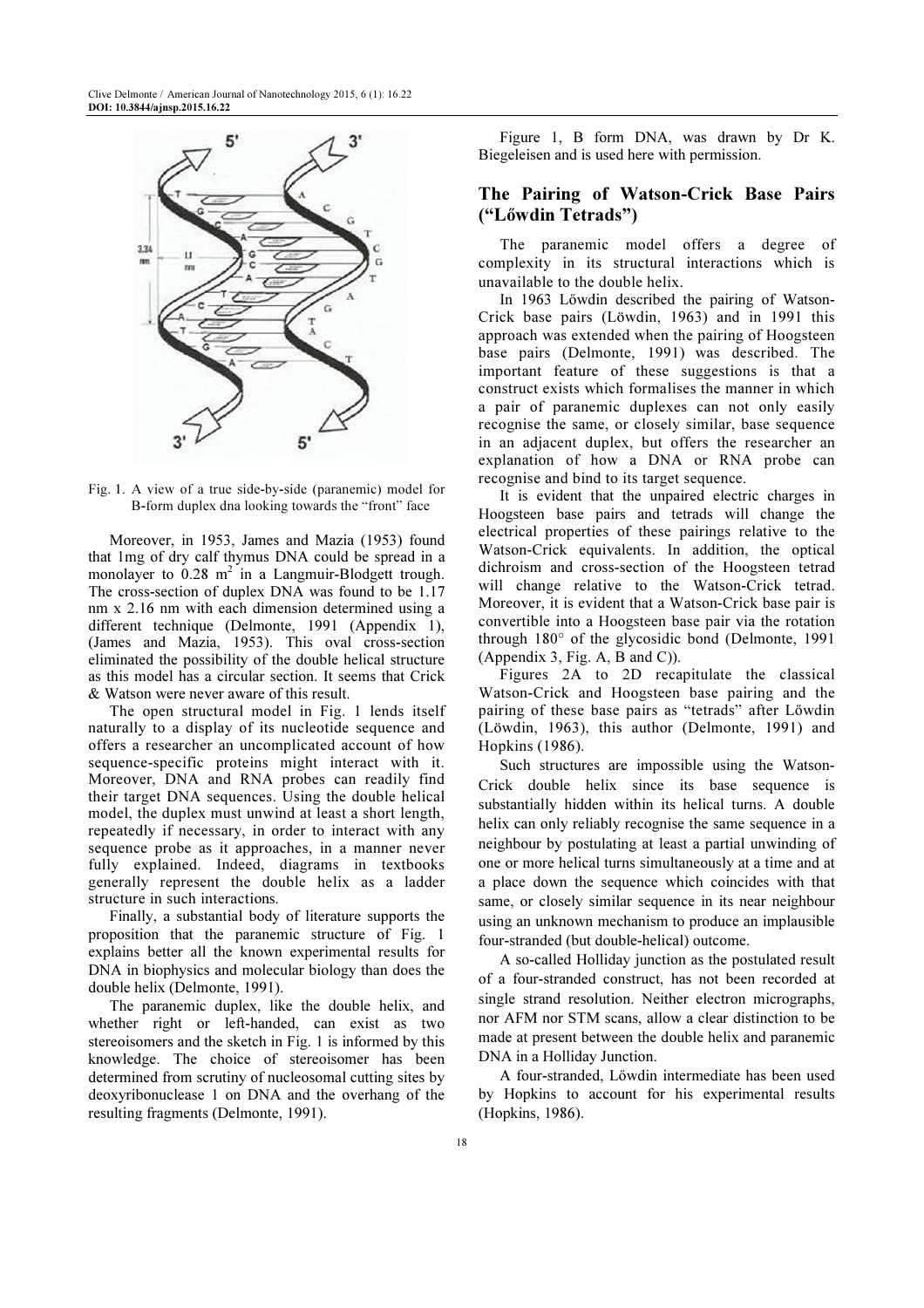

Fig. 2. Sketches of the base pairs (2a and 2b) and of the pairing of base pairs (c and d) entitled the Lőwdin tetrads (a) Watson-Crick nucleotide pairing (b) Hoogsteen nucleotide pairing (It is of the greatest importance in terms of the B-Z transition to note that Hoogsteen base pairs are related to Watson-Crick base pairs merely by a rotation of  $\pm$  180° about the glycosidic band of the purine) (c) the unique pairing of Watson-Crick nucleotide pairs as Lőwdin tetrads (d) the unique pairing of Hoogsteen nucleotide pairs Lőwdin in tetrads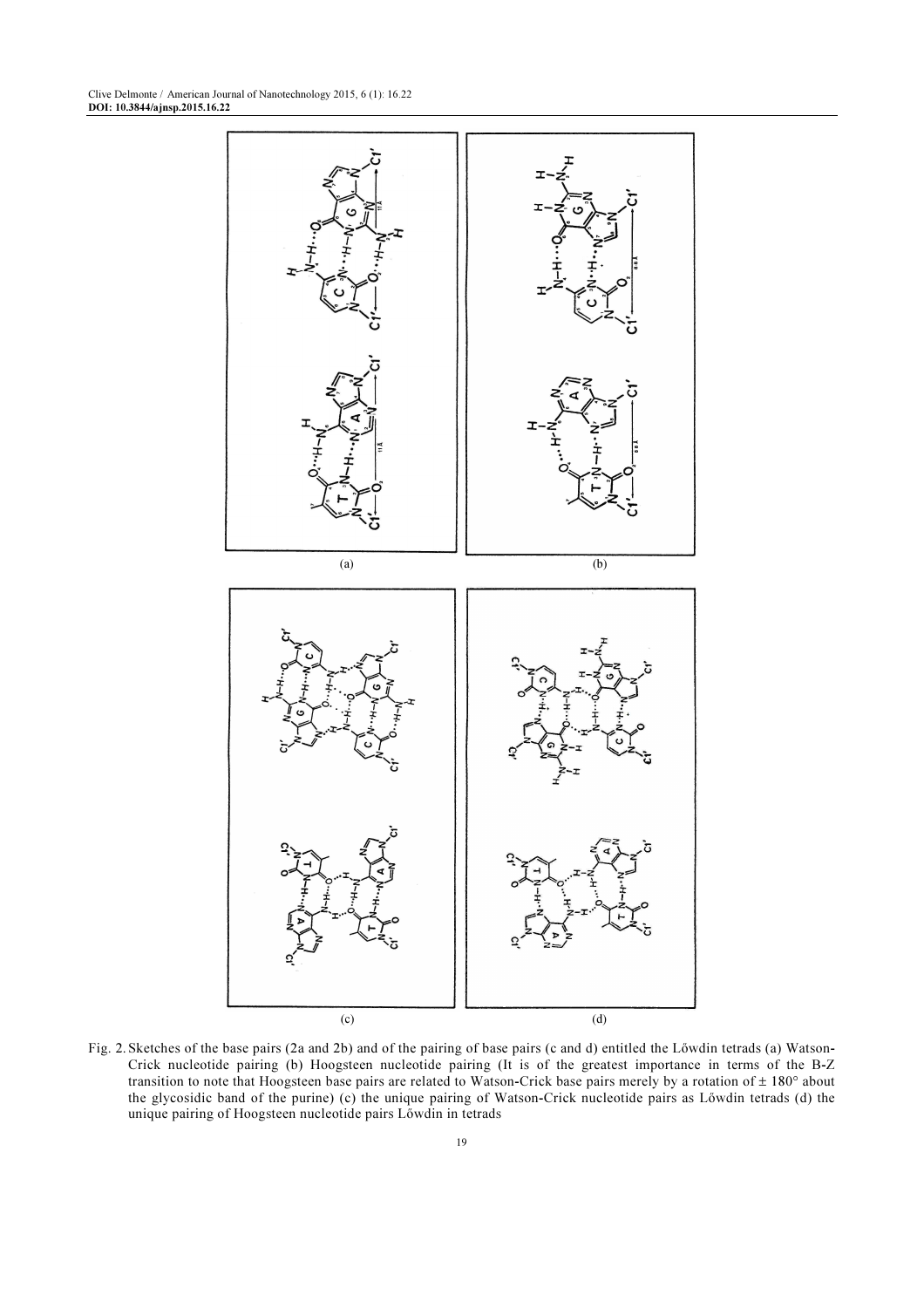## The Use of Z-DNA in Nano Structural Studies

Z-DNA has been explored as another aspect of the repertoire of DNA structures which could allow access to fresh nanostructures, for example (Corradini et al., 2001). The actual handedness of Z-DNA has been reviewed in detail (Delmonte, 2007).

Of course, using crystallography, Z-DNA has been claimed as left-handed, that is, Z-DNA enjoys a helical handedness opposite to that of the B form.

Z-DNA crystallographic studies have been reported by Rich's group (Crawford et al., 1980; Rich et al., 1984). Hopkins (1981) showed that, even for a double helix, whether right-or left-handed, there would be two possible stereoisomers in each helical hand. The Z-DNA researchers made no reference to this and did not discuss how they came to prefer one isomer rather than the other. The alternative stereoisomer for Z-DNA was investigated using NMR much later by (Uesugi et al., 1988).

The raw crystallographic diffraction data from Rich's group were never lodged with the Protein Data Bank (Berman et al., 2000) or the Nucleic Acid Database (Berman et al., 1992).

Other researchers (Malinina et al., 1998), however, did lodge their raw diffraction data and structure factors derived from X-ray diffraction from crystals of d-CGCGCG. Their Z-DNA structure factor file, 392D, defines a supercell, that is, their chosen unit cell is larger than the crystallographic data requires. This choice of unit cell size is not solely crystallographic but is informed by the prior acceptance that the expected structural outcome is a double helix. The smaller unit cell would not accommodate a double helix. As a supercell, other structural solutions become possible utilizing a smaller unit cell.

One interesting philosophical problem arises at this point. If unit cells of two different dimensions but having the same shape can give rise to the same diffraction pattern, should the structural solution be able to satisfy both unit cell sizes? This problem apparently has not been addressed in the biopolymer or oligodeoxy-ribonucleotide crystallographic literature, but it is very important.

Another complication with oligodeoxyribonucleotide crystallography is that the structural refinement process frequently makes use of the computational software Nucleic Acid Least Squares, NUCLSQ. For example, researchers report (Sadasivan et al., 1994) that their refinement of the structure factors of a Z form hexamer was carried out using the algorithm NUCLSQ. This contains within it the sub-routine NAHELIX (Malinina et al., 1998) which contains a model double helix. Therefore a double helical computational outcome is the only possibility.

In addition, and not recorded by (Crawford et al., 1980; Rich et al., 1984), according to Miller and his colleagues (Miller *et al.*, 1983), the B $\rightarrow$ Z transition of poly  $(d(G-^{m5}C))$  is facilitated by an order of magnitude when the B form has been already wound onto nucleosomal histones as a superhelix, constrained by its close contact with the nucleosomal histones, compared with the rate for the B→Z transition for the polymer freely suspended in solution.

This experimental observation poses a severe test for the proposition that Z-DNA has a different helical sense from B-DNA.

An explanation of this phenomenon has been offered (Delmonte, 1991; 2007).

If a change in helical sense is involved here, it is important that an explanation be generally accepted as to how it could be an order of magnitude faster to form Z-DNA from B-DNA when the latter is wound around as a superhelix for 1.75 turns in direct contact with a solid histone surface compared to forming Z-DNA from B-DNA freely in solution.

There are many other difficulties with the two propositions that the Z form is, or contains a double helix and that it is left-handed (Delmonte, 2007; Delmonte, 2008).

A resolution of these aspects is summarized in Fig. 3.



Dr Ken Biegeleisen 2004

Fig. 3. Sketch of paranemic Z form DNA (The equivalent stereoisomer as in the B form) Fig. 3 is published with permission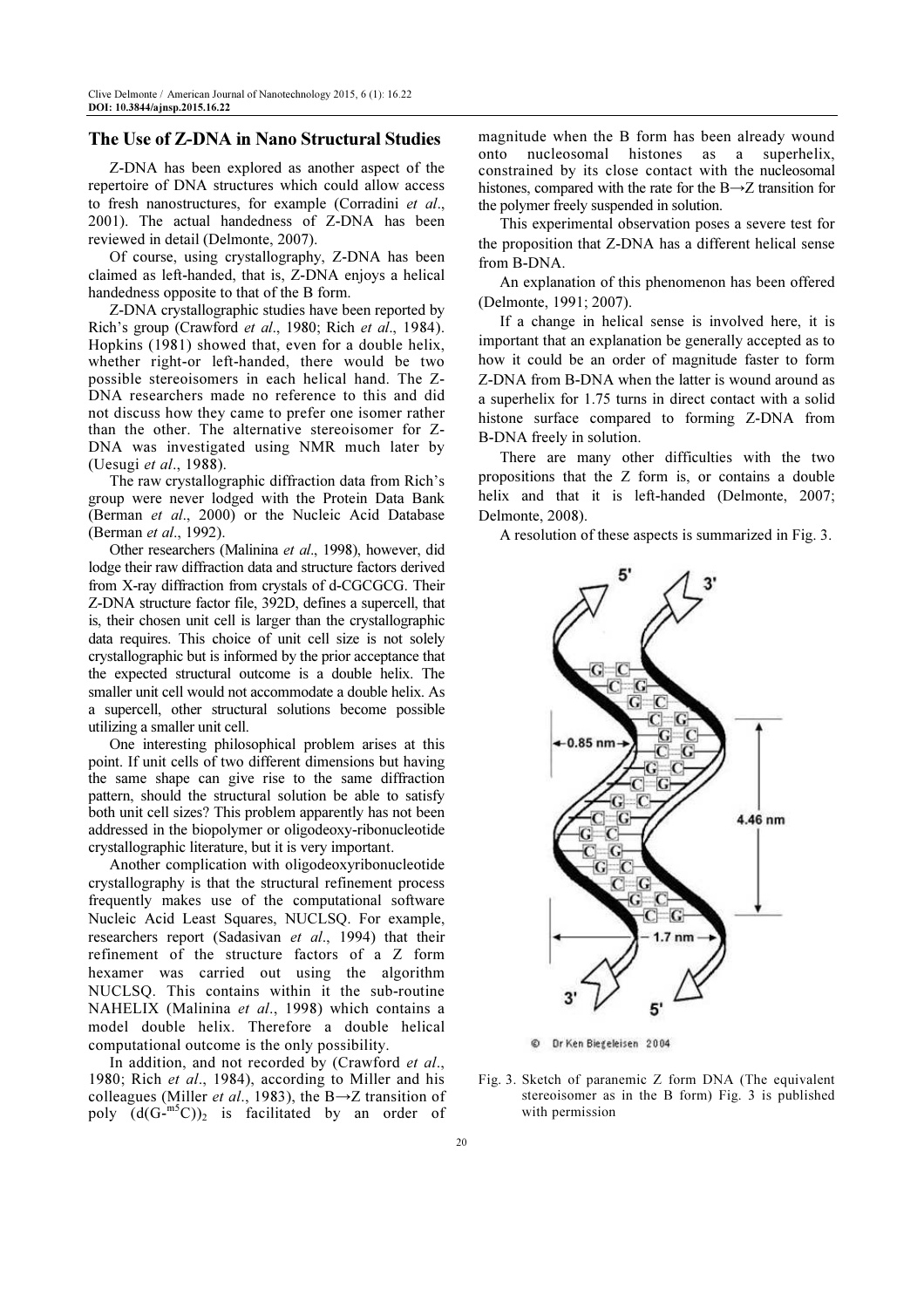#### Aspects of the Paranemic Model

In Fig. 1 it is evident that if one paranemic molecule is turned to face another, front to front, using any base sequence common to, or closely similar in both, tetrads can be formed over the whole length. One of the pair must move its crest and trough by 180° (a half cycle) along the sequence but this geometric feature is labile along the sequence (Delmonte, 1991).

A further structural possibility offers itself. With a regular sequence down the two chains of one duplex the pair of chains can fold over into a hairpin, as a tetrad, without a second duplex being involved.

It may be possible to form a new type of nanowire by immersing a DNA duplex in a solution of divalent metal ions, washing off the excess, and then allowing a duplicate duplex to form a tetrad to seal in the metal ions lying in the core.

#### Results

Experimental data for both the double helix and paranemic DNA models can be compared. For example, Hoogsteen base pairs are related to Watson-Crick base pairs by a rotation of 180° around the purine glycosidic bond, that is, two known states in a binary system. There are no known reports of rotation around the pyrimidine glycosidic bond. Therefore a suitable chromophore attached to a pyrimidine, especially at the prominent position 5, should show a modulation of optical properties as its purine partner rotates.

# Conclusion

Use of the paranemic model allows new structural possibilities to be identified and new potential applications to be explored. The double-helical model for duplex DNA fails to offer the researcher insights which could allow fresh structural opportunities to be explored.

In Löwdin tetrads, base pairing can occur between either of the two adjacent DNA strands on each side of any particular strand as either Watson-Crick or Hoogsteen pairing is possible. This property would seem to suit binary transactions.

Apart from Löwdin tetrads, the paranemic model allows hairpin bends to form in a suitable, short repetitive nucleotide base sequence.

DNA nanotechnology seeks to deploy molecules at an atomic and small molecule scale, as illustrated, for example by (Zaera, 2013). Other techniques in biophysics and biochemistry do not need to address the issue of the true structure of the nucleic acids at an atomic level but, rather, at a macro-atomic level such as in genetics and in immunology, for example.

Accordingly, DNA nanotechnology is perhaps uniquely dependent upon exact clarity in the secondary and tertiary structures of the nucleic acids, as well as that can ever be achieved.

Such clarity will facilitate further researches aimed at new applications of DNA nanotechnology in medicine, computing and in engineering applications.

#### Acknowledgment

Permission from Dr. K. Biegeleisen to reproduce Figures 1 and 3.

## Funding Information

This manuscript and its author have not benefitted from any financial assistance. The author is solely responsible for this work which is his alone (excepting the acknowledged assistance with drawing Figures 1 and 3).

#### Ethics

There are no known issues expected to arise from this hypothesis.

#### References

- Alexander P. & Stacey, K.A., 1957. The influence of concentration on dissociation of deoxyribose-nucleic acid by 4 molar urea. Experientia. 13, 307–308
- Bates, R. H.T., McKinnon, G. A., Millane, R. P. &Rodley, G. A., Revised Interpretations of The Available X-Ray Data For B-DNA, Pramana - J Phys, 1980, 14, 233 – 252
- Berman, H. M., Westbrook, J., Feng, Z., Gilliland, G., Bhat, T. N., Weissig, H., Shindyalov, I. N. & Bourne, P. E., The Protein Data Bank, Nucl Acids Res., 2000, 28, 235-242
- Berman, H. M., Olson, W. K., Beveridge, D. L., Westbrook, J., Gelbin, A., Demeny, T., Hsieh, S.-H., Srinivasan, A. R. and Schneider, B., The Nucleic Acid Database: A Comprehensive Relational Database of Three-Dimensional Structures of Nucleic Acids, Biophys. J., 1992, 63, 751-759
- Corradini, R., Tedeschi, T., Sforza, S., Green, M. M. &Marchelli, R., Control of helical handedness in DNA and PNA Nanostructures, Methods Mol. Biol. 2011 749 79 - 92
- Crawford, J. L., Kolpak, F. J., Wang, A. H.-J., Quigley, G. J., van Boom, J., van der Marel, G. & Rich, A., The Tetramer d(CpGpCpGp) Crystallises as a Lefthanded Double Helix;; Proc. Nat. Acad. Sci. (USA) 77 (1980) 4016-4020
- Crick, F. H. C. and Watson, J. D., 1954: The Complementary Structure of Deoxyribonucleic Acid; Proc. Roy. Soc. (London) 223A: 80 – 96
- Crick, F. H. C., Wang, J. C. & Bauer, W. R., Is DNA Really a Double Helix ?J. Mol. Biol., 129 (1979) 449-461